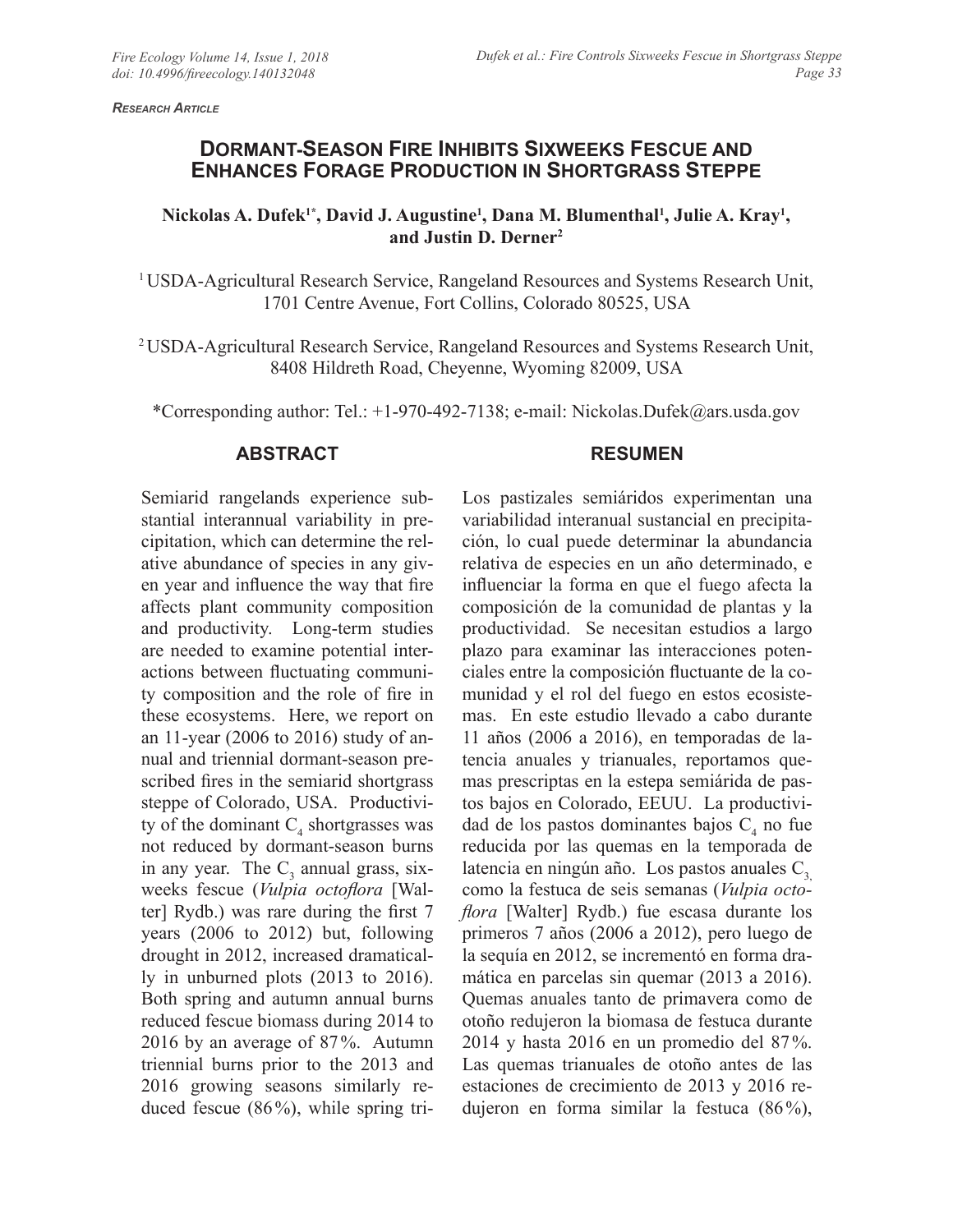ennial burns implemented prior to the 2012 and 2015 growing seasons did not. Results indicate that burning during fescue establishment can prevent proliferation, but burning two years later when fescue had reached peak abundance was ineffective. All three burn treatments that suppressed fescue subsequently enhanced  $C<sub>4</sub>$ grass production. We suggest that rangeland managers be aware of the potential for sixweeks fescue germination and establishment during warm, wet winters that follow drought years, and consider the use of dormant-season prescribed fire to adaptively reduce negative impacts on forage production.

mientras que las quemas trianuales de primavera implementadas antes de las temporadas de crecimiento en 2012 y 2015 no tuvieron ese efecto. Los resultados indican que las quemas durante el establecimiento de la festuca pueden prevenir su proliferación, pero realizadas dos años más tarde, cuando la festuca alcanza un pico en su abundancia, fueron inefectivas. Los tres tratamientos de quema que suprimieron la festuca, favorecieron la producción de pastos C4 . Nosotros sugerimos que los gestores de pastizales tengan en cuenta el potencial de la festuca de germinar por 6 semanas y de establecerse durante inviernos cálidos y húmedos que siguen a años secos, y considerar el uso de quemas prescriptas en la temporada de latencia para reducir en forma adaptativa sus impactos negativos en la producción de forraje.

*Keywords*: annual prescribed fire, *Bouteloua gracilis*, grassland, rangeland management, semi-arid, *Vulpia octoflora,* western Great Plains

*Citation:* Dufek, N.A., D.J. Augustine, D.M. Blumenthal, J.A. Kray, J.D. Derner. 2018. Dormant-season fire inhibits sixweeks fescue and enhances forage production in shortgrass steppe. Fire Ecology 14(1): 33–49. doi: 10.4996/fireecology.140132048

# **INTRODUCTION**

Fire plays an important role in the maintenance, restoration, and management of many rangeland ecosystems worldwide. In the Great Plains of central North America, fire effects on vegetation productivity can vary considerably along an east-to-west gradient of declining mean annual precipitation and aboveground plant productivity (Oesterheld *et al*. 1999, Schientaub *et al.* 2009, Wonkka *et al.* 2017). Across this gradient, substantial regional variation occurs in the historic frequency and seasonality of fires, and in the present-day use of prescribed fire as a management tool for rangelands. In the eastern, mesic tallgrass prairies of the Great Plains, historic fire return intervals are generally estimated to be <4 yr (Guyette *et al*. 2012), and in portions of the tallgrass prairie today, frequent spring prescribed fire is employed to enhance livestock forage quality and maintain dominance of desired forage grasses (Svejcar 1989, Engle and Bidwell 2001, Fuhlendorf and Engle 2004). In the western, semiarid grasslands of the Great Plains, historic fire return intervals were likely >10 yr (Guyette *et al*. 2012). Results from early studies of wildfires in this semiarid region suggested that they had potential negative effects on plant productivity (Oesterheld *et al*. 1999) and little or no benefit to livestock production (Wright and Bailey 1982), and today, prescribed fire is not a widely used management tool in the western Great Plains (Ford and McPherson 1996, McDaniel *et al*. 1997). However, studies of infrequent prescribed fire have identified potential applications for land managers, including suppression of plant species that are unpalatable to livestock (e.g., Mc-Daniel *et al*. 1997, Vermeire and Roth 2011,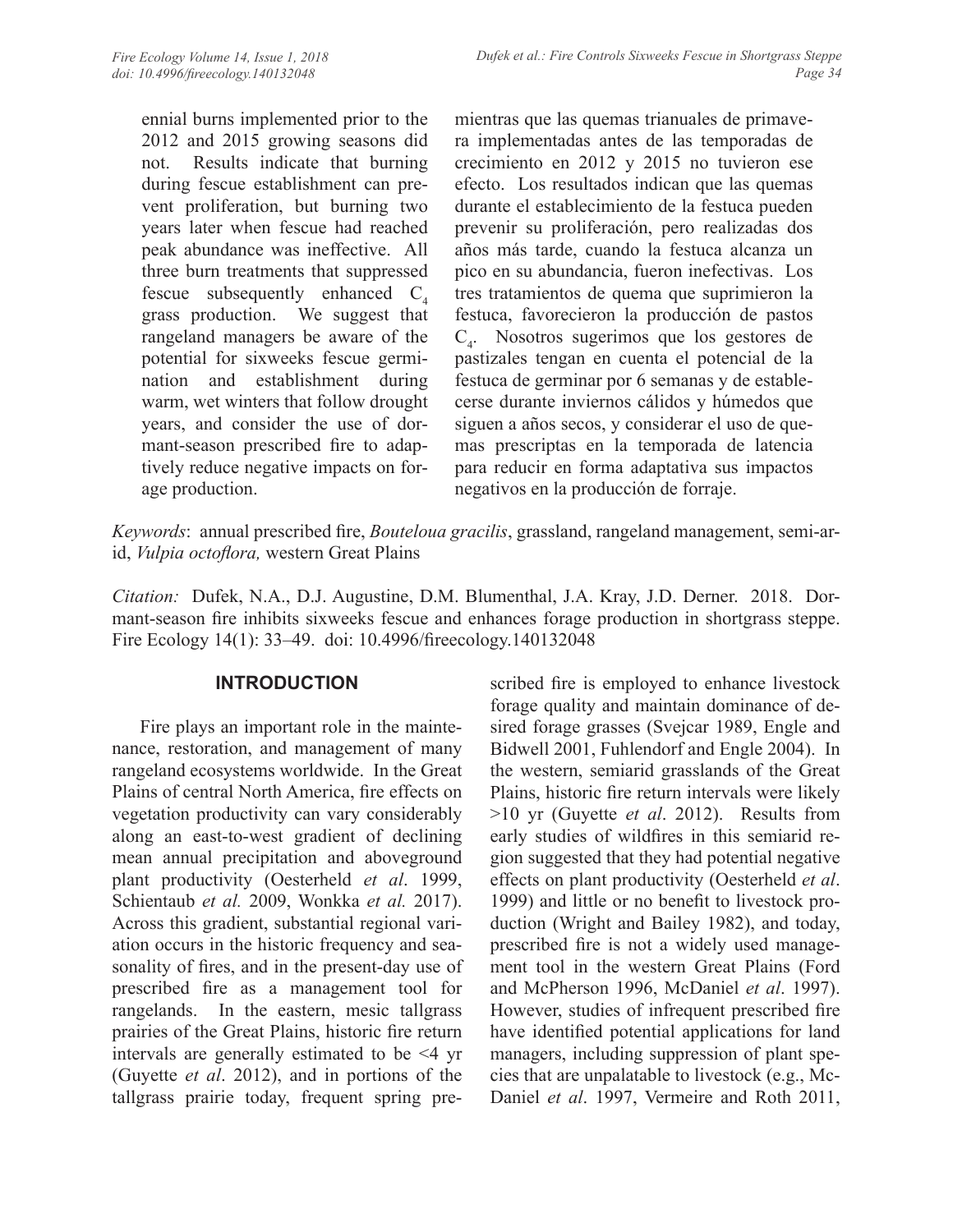Strong *et al*. 2013, Augustine and Derner 2015), short-term enhancement of forage quality (Augustine *et al*. 2010, Dufek *et al*. 2014), and improvements in habitat for wildlife species of conservation concern (e.g., Thompson *et al*. 2008, Augustine and Derner 2012).

The shortgrass steppe of the western Great Plains (corresponding to the driest and warmest climate in the region) is dominated by perennial  $C_4$  shortgrasses, primarily blue grama (*Bouteloua gracilis* [Willd. ex Kunth] Lag. ex Griffiths) and buffalo grass (*B. dactyloides*  [Nutt] Englm.) (Lauenroth *et al.* 1999). Despite the dominance of these species and their importance to livestock production, a diverse suite of subdominant plants influence the structure and function of these rangelands, and contribute in varying ways to their value for livestock and native wildlife species. The abundance and distribution of subdominants such as perennial  $C_3$  graminoids, annual grasses, cacti, subshrubs, and forbs are often strongly influenced by the variable and unpredictable precipitation inputs that characterize this region, with wet springs enhancing  $C_3$  graminoids (Milchunas *et al*. 1994, Derner *et al.*  2008); droughts enhancing cactus abundance (Lauenroth *et al*. 2009); and warm, wet winters facilitating establishment of winter annual grasses (Hylton and Bement 1961). Although previous studies indicate that  $C_4$  shortgrass productivity and dominance are relatively insensitive to fire (Ford 1999, Scheintaub *et al*. 2009, Augustine *et al*. 2010), fires can potentially affect subdominant plants, depending on their timing, intensity, and frequency in relation to weather patterns. For example, burning in the autumn (Oct to Nov) can suppress prickly pear cactus (*Opuntia polyacantha* Haw.; Augustine and Derner 2015), while spring (Mar to Apr) burning has little effect (Augustine and Milchunas 2009). Long-term studies of fire effects in shortgrass steppe are rare (Ford and Johnson 2006), but are necessary to examine variation in the magnitude of fire effects and post-fire recovery under a range of

precipitation patterns and the associated responses of different plant functional groups and species.

Here, we report on an 11-year study examining plant responses to variation in the timing and frequency of prescribed fire in the shortgrass steppe of eastern Colorado. Results published from the first five years of this study focused on the contrast between annual and triennial burns conducted in early spring during 2006 to 2010, and showed that burning when dominant perennial grasses have already initiated growth in the spring can reduce their productivity (Scheintaub *et al*. 2009), while burning when dominant grasses are still dormant does not (Scheintaub *et al*. 2009, Augustine *et al*. 2014*a*). Our objective was to build upon their work by examining both the seasonality (autumn versus spring) and frequency (annual versus triennial) of prescribed fire effects on four plant functional groups: 1)  $C_4$  perennial grasses; 2)  $C_3$  perennial graminoids; 3) forbs; and 4) the annual  $C_3$  grass, sixweeks fescue (*Vulpia octoflora*). We focused in particular on patterns of sixweeks fescue and  $C_4$  shortgrass productivity that emerged during the last four years of the experiment, and which have important implications for how fire can be used to enhance forage availability for livestock in shortgrass steppe.

Annual fire and, to a lesser extent, triennial fire represent extreme fire scenarios in shortgrass steppe, but are still considered to be options for wildlife habitat management and short-term enhancement of forage quality for livestock. The inclusion of these fire frequencies allows us to address concerns that land managers have regarding potential negative impacts on forage production and plant community composition. In particular, one hypothesized reason that fire could affect certain plant species (i.e., subdominants other than the  $C_4$  grasses) in semiarid grasslands is through a reduction in spring soil moisture retention due to increased bare soil exposure in burned areas (Vermiere *et al.* 2005, Schientaub *et al.* 2009).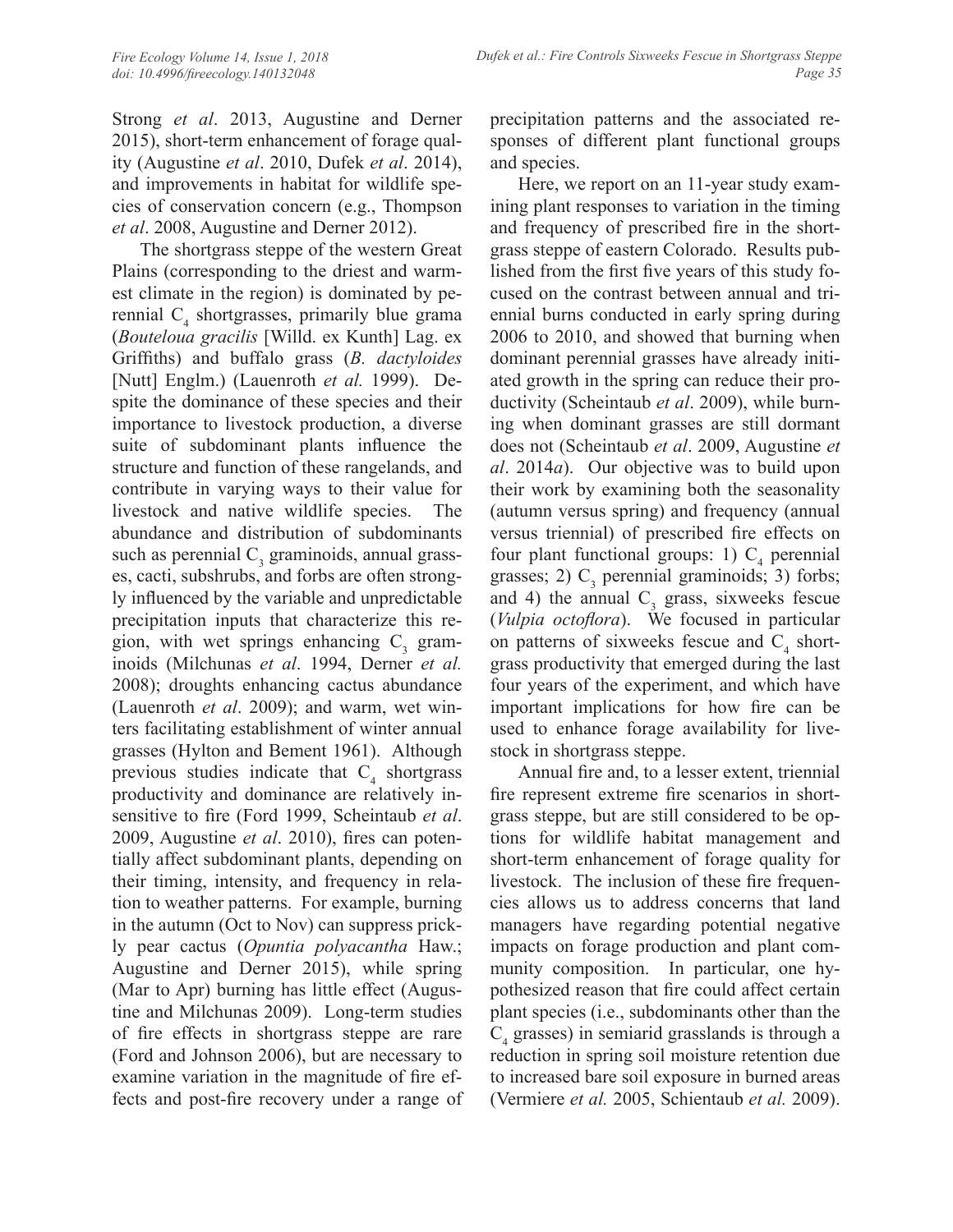In addition, species that have already initiated growth when the dominant  $C_4$  grasses are still dormant could be directly injured by flames during dormant-season burns (Schientaub *et al.* 2009, Vermiere *et al.* 2011, Russell 2013). Based on these mechanisms, we hypothesized that fire would have more severe negative effects on  $C_3$  graminoids, forbs, and the annual grass, sixweeks fescue, than on  $C_4$  grasses.

### **METHODS**

### *Study Area and Plant Community*

We studied native shortgrass steppe at the USDA-Agricultural Research Service's Central Plains Experimental Range, a Long-Term Agroecosystem Research (USDA 2017) network location, approximately 12 km northeast of Nunn, Colorado, USA (4050'N, 104°43'W). Mean annual precipitation is 340 mm and topography is characterized by gently undulating plains. The study site was located on fine sandy loam soils associated with the Loamy Plains ecological site (NRCS 2007). Two  $C_4$ perennial grasses, blue grama and buffalo grass, dominate the vegetation (typically  $>70\%$  of annual net primary production).  $C_3$ perennial graminoids consisted primarily of needleleaf sedge (*Carex duriuscula* C.A. May) and western wheatgrass (*Pascopyrum smithii*  [Rydb.] A. Love). The most common forbs were the perennial scarlet globemallow (*Sphaeralcea coccinea* [Nutt] Rydb.), the annual prairie pepperweed (*Lepidium densiflorum* Shrad.) and the annual prairie evening primrose (*Oenthera albicaulis* Pursh). The only annual grass species in the experiment was sixweeks fescue (*Vulpia octoflora* [Walt] Rydb), which is a  $C_3$  winter annual that germinates and initiates growth either in autumn or early spring, outside of the typical growing season of the dominant perennial grasses (Hylton and Bement 1961). Growth of sixweeks fescue is episodic because optimum temperatures (15 $\degree$ C to 25 $\degree$ C) along with extended periods (>7 days) of increased soil moisture occur only intermittently (Hylton and Bement 1961).

#### *Prescribed Burns*

Twenty 20 m  $\times$  20 m plots were established in a relatively flat, homogenous, upland shortgrass steppe site. Study plots had not been grazed by cattle for 5 years prior to the start of the experiment in 2006 and remained ungrazed throughout the experiment. We used a completely randomized design with five treatments (annual spring burn, annual autumn burn, triennial spring burn, triennial autumn burn, and unburned control) and four replicates per treatment. The annual burn treatments began in 2006 and continued through 2016. The triennial spring and autumn burns were conducted in 2006, 2009, 2012, and 2015. Note that spring and autumn burns conducted in the same calendar years precede different growing seasons. Spring burns conducted in a given calendar year were examined for effects on vegetation in that same calendar year, whereas effects of autumn prescribed burns were evaluated in the following calendar year. Due to this delay in the initiation of the autumn burn treatment, the weather conditions during the first post-burn growing season in the triennial spring burn treatment were different from those in the triennial autumn burn treatment, and hence we did not compare these two treatments. Spring burns in 2006 were conducted when perennial grasses had initiated green-up (Scheintaub *et al*. 2009), while all subsequent spring burns occurred when the dominant perennial grasses were dormant. Autumn burns were implemented in October to December after complete senescence of  $C_4$  grasses. For each burn, we established a wetline (a wetted line along the burn area boundary) on the two downwind boundaries, initiated back burns to create 1 m to 2 m blacklines  $(\sim 2$  m boundary area that was backburned prior to implementing the headfire) on these boundaries, and then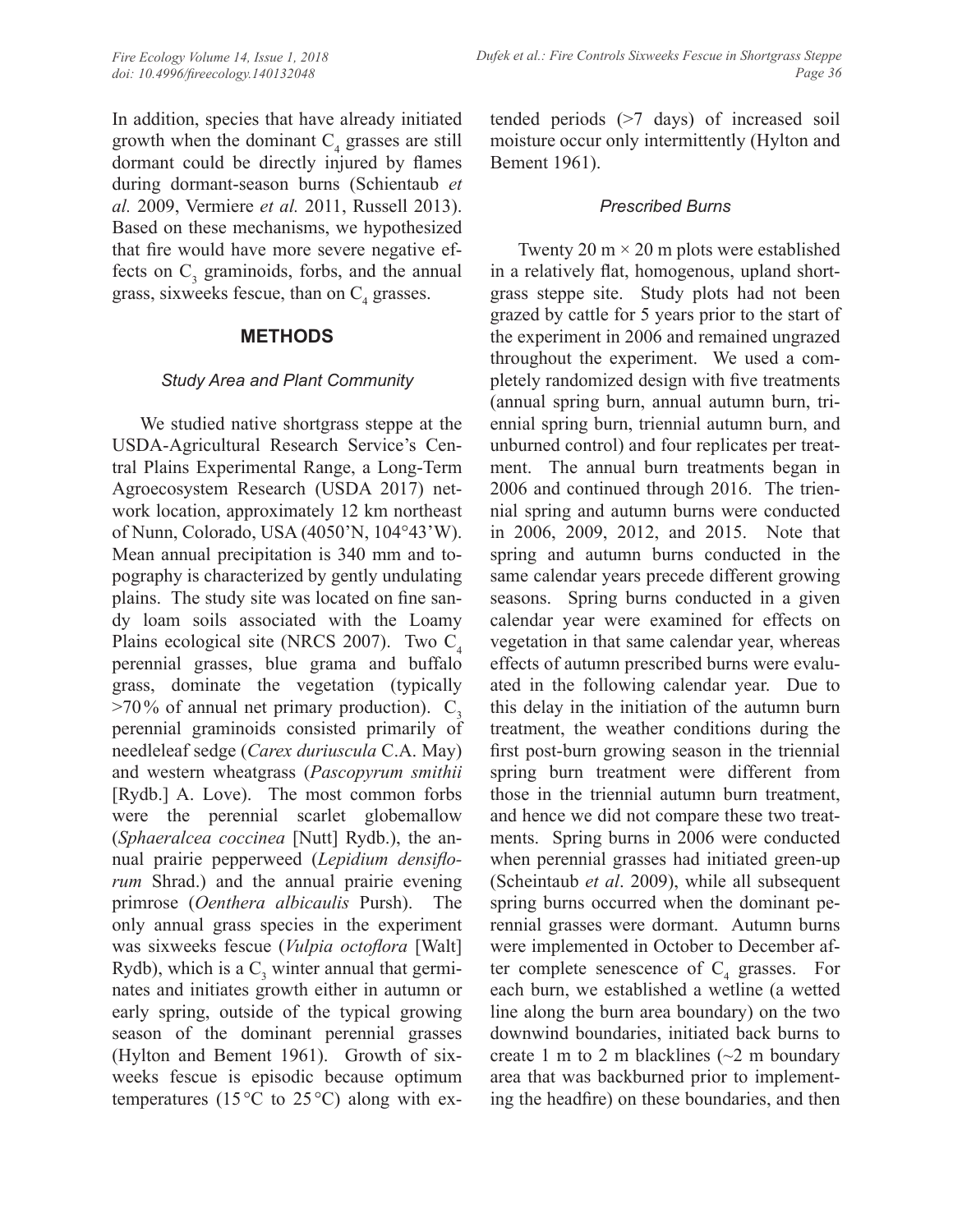burned the remainder of the plot with a head fire lit with hand-held drip torches. All plots were burned within a period of approximately two hours. In years in which both annual and triennial burns occurred, all eight plots were burned on the same afternoon. For details on weather conditions, fuel loads, fire temperatures, and heat dosage that the plots experienced during the burns, see Augustine *et al*. (2014*b*). Burns were implemented as planned in all years of the study with two exceptions: 1) the burns conducted in the autumn of 2012 and spring of 2013 involved low fuel loads following the 2012 drought year (Figure 1), such that fires burned in a patchy manner across the plots (Augustine *et al*. 2014*b*); and 2) the planned annual burns were not conducted in the autumn of 2014 due to the lack of an adequate burn window as the vegetation did not senesce prior to snow coverage.

# *Plant Measurements*

Aboveground net herbaceous plant production was measured in late July or early August of each year, which corresponds to peak standing crop and the point in the season when measurements best approximate aboveground net production (Milchunas and Lauenroth 1992). Aboveground biomass was clipped in five  $0.25$  m<sup>2</sup> quadrats (2006 to 2010) or ten 0.10 m2 quadrats (2011 to 2014) randomly located in each plot. During harvest, we separated biomass into functional groups consisting of  $C_3$  perennial graminoids,  $C_4$  perennial grasses, forbs, annual grass, and standing dead biomass. Biomass of cacti and subshrubs, both rare in the study plots, was not sampled. We defined standing dead biomass as plant tissues that were produced in the prior growing season. Plant tissues that grew in the current growing season but were partly or wholly senescent at the time of harvest were still included in their respective functional group. On the same date as the biomass harvest each year, we also visually estimated the basal cover of bare soil in 25 0.1 m<sup>2</sup> quadrats randomly located in each plot. Following harvest, biomass samples were sorted in the lab to ensure effective separation of standing dead biomass from



**Figure 1.** Mean precipitation (mm) for April to July for Central Plains Experimental Range, Colorado, USA, from 2006 to 2016. Red line represents the 76-year mean.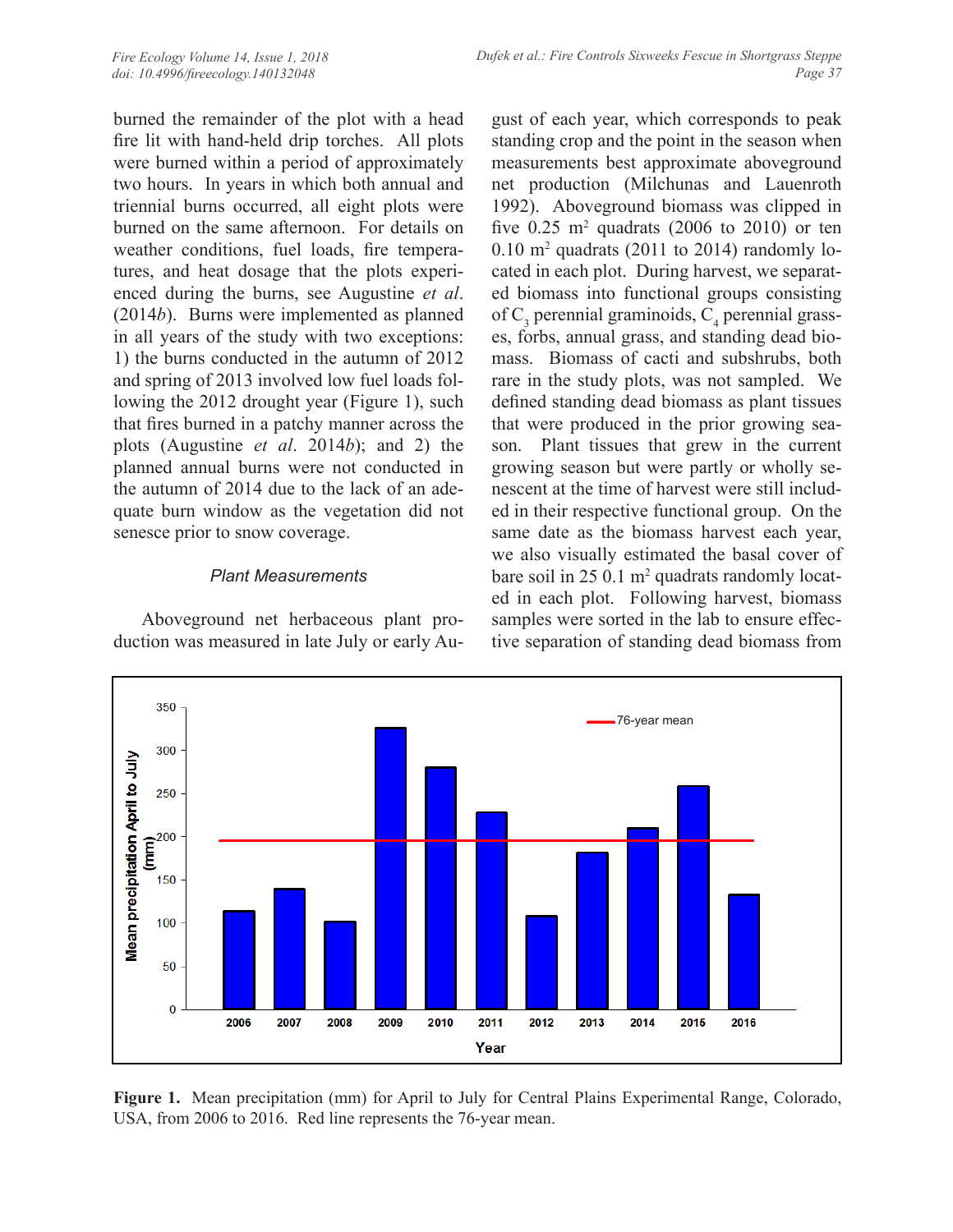current-year production of each functional group, oven dried at 55 °C, and weighed. Biomass estimates were averaged at the plot level for analysis. The  $C_4$  and  $C_3$  perennial graminoids and the forb functional group all consist of species that are palatable to cattle, whereas the annual grass, sixweeks fescue, is avoided by grazing cattle (Hyder and Bement 1964, Milchunas *et al.* 2008). Throughout this paper, we use the term "forage production" to refer to the summed productivity of  $C_3$  and  $C_4$ perennial graminoids plus forbs.

### *Soil Moisture Measurements*

We measured soil volumetric water content (VWC) at the 0 cm to 10 cm depth hourly using Decagon 5TE® probes and EM50® data loggers (Decagon Devices Inc., Pullman, Washington, USA). We focused on the surface soil layer because it was most likely to be influenced by fire-induced changes in bare soil exposure. A single probe was placed vertically in each plot at least 2 m from the outside edge. During burns, probes were left in place and protected from heat by a 4 cm wide metal pipe lined with a 2 cm wide PVC pipe. We used factory calibrations based on the Topp equation (Topp *et al*. 1980), which are expected to yield VWC measurements within  $\pm 3\%$  of true soil volumetric water content in mineral soils. Soil VWC records were averaged daily prior to analysis.

# *Data Analyses*

We analyzed the effect of prescribed burn treatments on (1) total aboveground herbaceous biomass, (2) total forage production (the sum of perennial  $C_3$  graminoids, perennial  $C_4$ grasses, and forbs), (3)  $C_3$  forage production (the sum of perennial  $C_3$  graminoids, and forbs), (4)  $C_4$  forage production, and (5) annual grass production (consisting entirely of sixweeks fescue). We used generalized linear mixed models that included burn treatment

(unburned, annual spring burns, triennial spring burns, annual autumn burns, and triennial autumn burns), year, and burn treatment  $\times$ year interaction as fixed effects, and accounted for the repeated-measures design by including a random term identifying individual plots as subjects that were measured repeatedly across years (SAS v9.4; SAS Institute Inc., Cary, North Carolina, USA). We inspected residual plots and log-transformed response variables as necessary to address heteroscedasticity. For response variables with significant year  $\times$ treatment interactions, our focus was on six within-year contrasts. We did not consider contrasts between spring versus autumn burn treatments (either for annual or triennial) because, for a given year of sampling, spring burns had already received the burn treatment whereas autumn burns occurred after biomass harvests. Therefore, we focused on contrasts consisting of unburned controls versus the four burn treatments, annual spring burn versus triennial spring burn, and annual autumn burn versus triennial autumn burn.

We analyzed treatment effects on soil VWC during three seasonal plant growth windows for seven years of the study (2009 to 2016). These six-week intervals represented critical growth periods for  $(1)$  C<sub>3</sub> perennial graminoids (spring, 1 May to 15 June), (2)  $C_4$  perennial grasses (summer, 16 June to 31 July), and (3) winter-annual grasses (autumn, 1 September to 15 October). Gaps in soil water content data due to sensor failure occurred in only 4.3% of 21 920 daily VWC observations. We filled gaps with predicted values from regression equations based on data from all other plots of the same treatment during the 10 days preceding and 10 days following the period of missing data (Boden *et al*. 2013). A few gaps, representing 1.8% of daily data points, were left as missing data due to insufficient contextual information to create a regression.

Soil moisture mixed models included treatment, year, season, and associated interactions as fixed effects and accounted for the repeat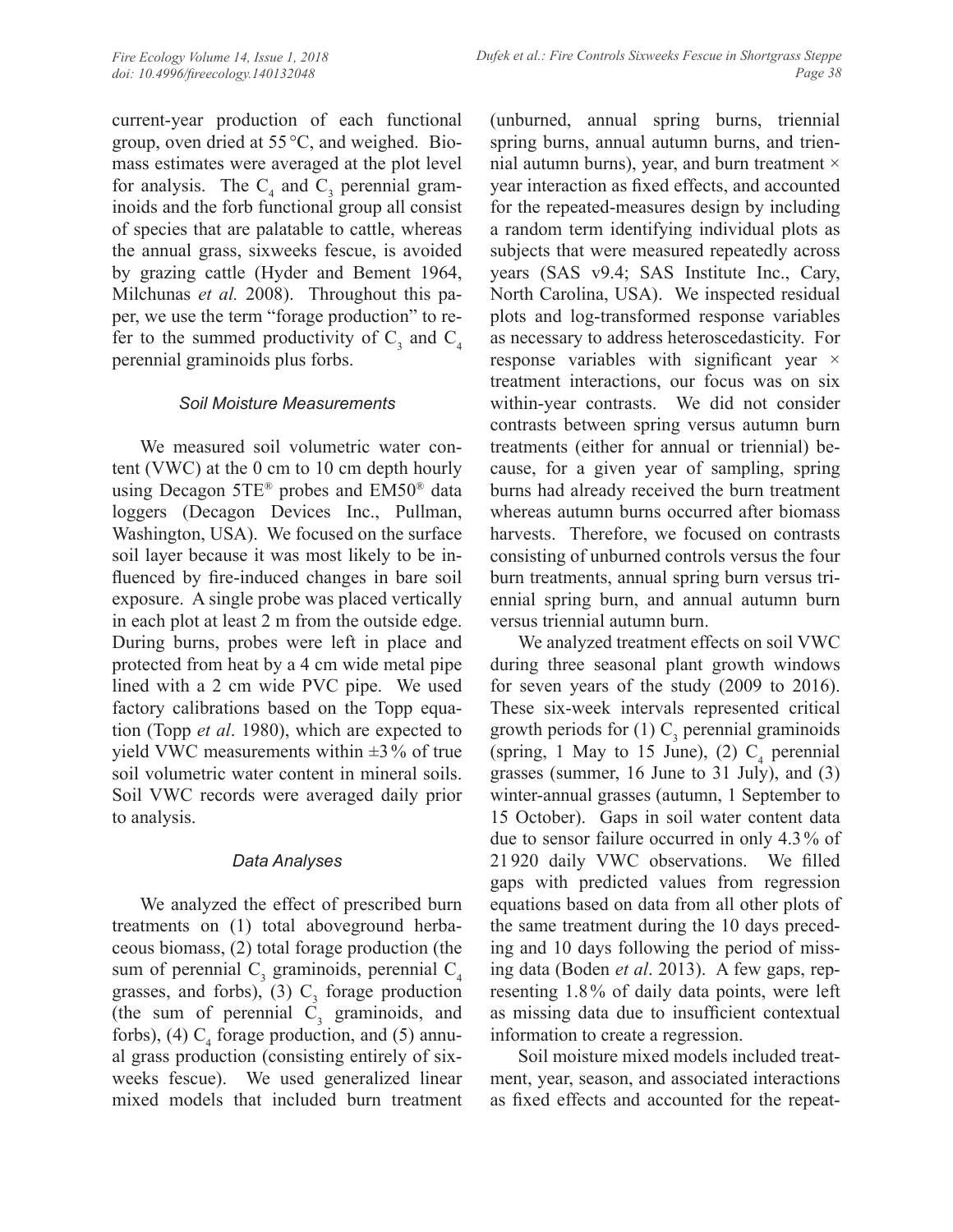ed-measures design by including a random term identifying individual plots as subjects that were measured repeatedly across years. To account for plot-level variation in soil texture and microtopography, these models also included maximum soil water content for each plot as a covariate. Maximum VWC occurred shortly after periods of high rainfall, when soils in all plots were saturated, and was thus not influenced by burning treatments.

# **RESULTS**

Spring and summer (April to July) precipitation varied from 101 mm to 325 mm (Figure 1), characteristic of long-term variation in growing season precipitation during 1939 to  $2016$  (mean = 196 mm, standard deviation = 63 mm, range  $= 53$  mm to 453 mm). Annual variation in April to July precipitation was strongly correlated with mean soil VWC during May to July ( $r^2 = 0.92$ ,  $P < 0.001$ ), which in turn was a primary driver of annual variation in herbaceous plant production ( $r^2 =$  $0.53, P = 0.04$ .

### *Standing Dead Biomass, Bare Soil Exposure, and Soil Moisture*

In all years except 2013, annual fire treatments reduced standing dead biomass by an average of 93% (Figure 2a and 3a). Signifi-



**Figure 2.** Least squares means  $\pm$  standard error of the mean for autumn fire treatment  $\times$  year for (a) standing dead biomass (g m<sup>-2</sup>) and (b) bare soil exposure  $\frac{9}{6}$  collected in late summer from 2007 to 2016, and (c) summer soil volumetric soil water content (%) collected from 16 June to 31 July in 2009 to 2016. Means with different subscripts differ  $(P < 0.05)$ . Red arrows point to measurements taken in the growing season following burning. The rain cloud is above the year when precipitation patterns prevented burning.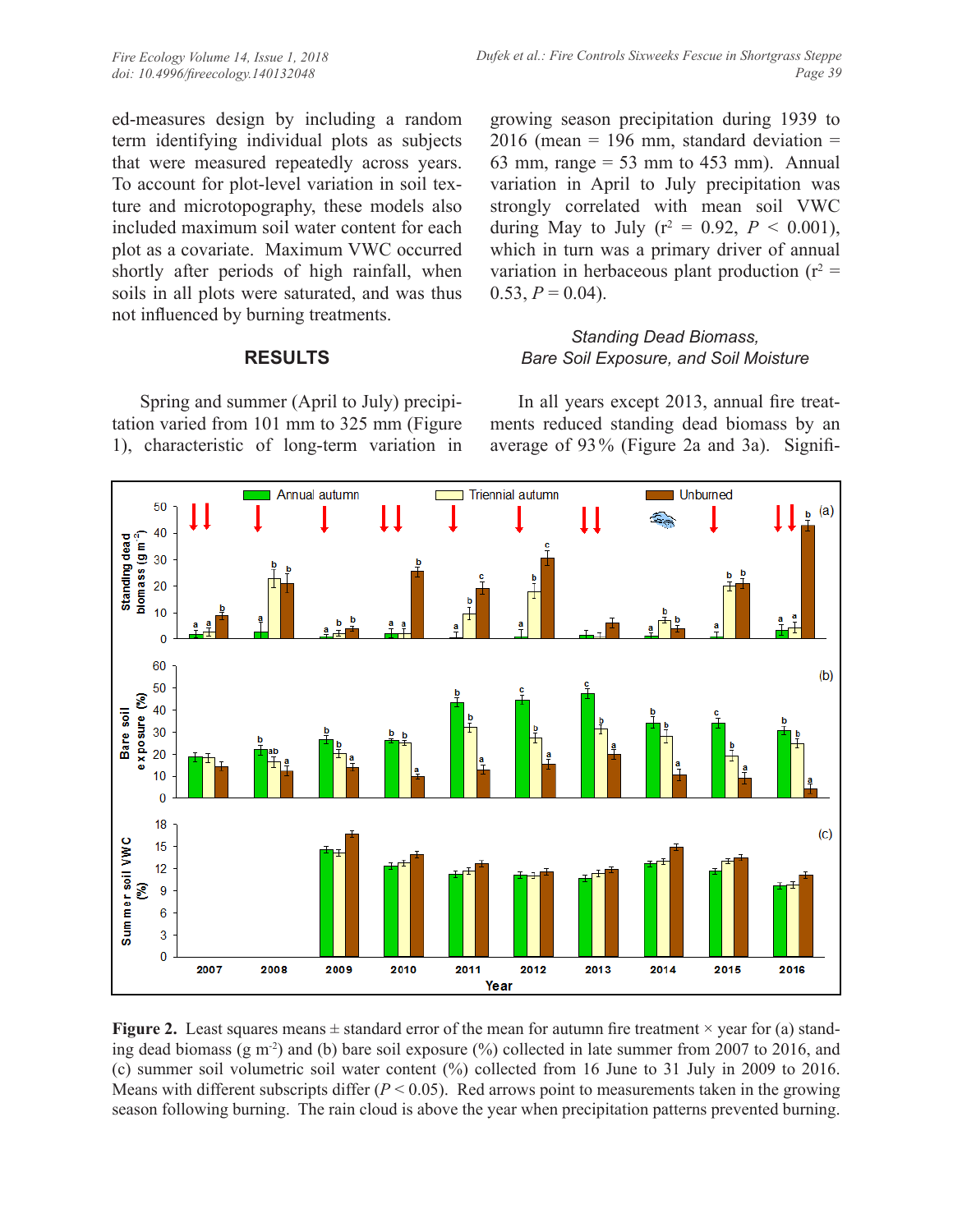

**Figure 3.** Least squares means  $\pm$  standard error of the mean for spring fire treatment  $\times$  year for (a) standing dead biomass (g m<sup>-2</sup>) and (b) bare soil exposure  $\frac{9}{6}$  collected in late summer from 2006 to 2016, and (c) summer soil volumetric soil water content (%) collected from 16 June to 31 July in 2009 to 2016. Means with different subscripts differ  $(P < 0.05)$ . Red arrows point to measurements taken in the growing season following burning.

cant fire effects on standing dead biomass and bare soil exposure were clear throughout this experiment (year  $\times$  treatment:  $F_{32, 120} = 13.54$ ,  $P < 0.001$ ; year:  $F_{8,120} = 26.82, P < 0.001$ ; treatment:  $F_{4,15} = 26.85$ ,  $P < 0.001$ ; Figures 3 and 4). Triennial burn treatments significantly reduced standing dead biomass in the first post-burn year (average reduction: 90%), with the exception of the triennial autumn burn in 2013. Two years following the triennial treatment, standing dead biomass was still lower in the 2011 autumn triennial treatment (50%) and the 2016 spring triennial treatment (40%) relative to the unburned plots. Standing dead biomass did not differ between the third year post-burn plots and unburned controls. Due to

low fuel loads and patchy burns, burning did not affect standing dead biomass in 2013. From 2008 to 2016, annual burns increased bare soil exposure by an average of 177%. Following 2008, the triennial spring fire treatment increased bare soil exposure relative to unburned controls every year except 2013. The mean increase in bare soil exposure in the first, second, and third years post treatment for the triennial spring burns was 116%, 145%, and 70% of the unburned treatment, respectively. From 2009 to 2016, triennial autumn burns increased bare soil exposure in the first, second, and third years post treatment by averages of 139%, 152%, and 72%, respectively.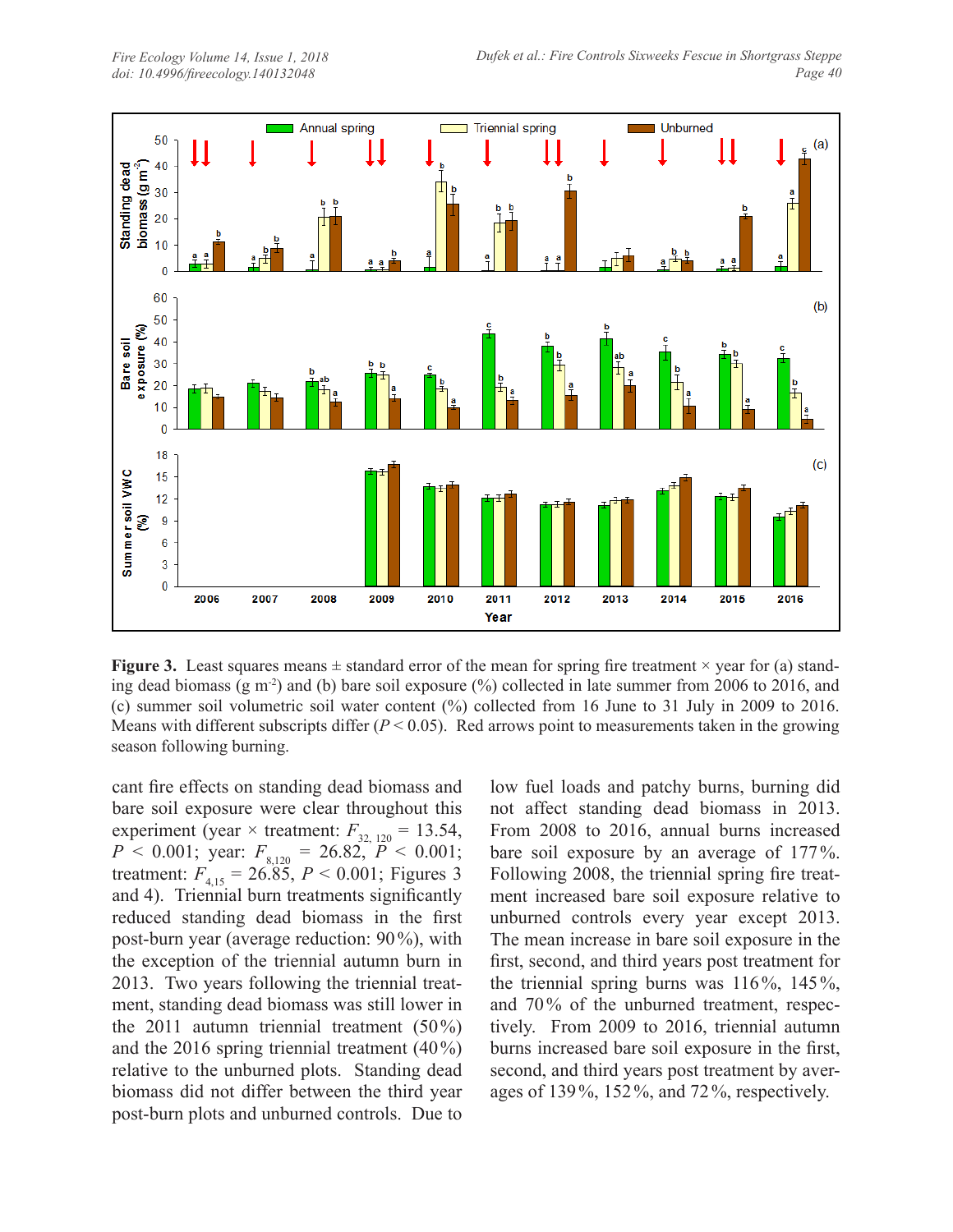

**Figure 4.** Least squares means  $\pm$  standard error of the mean for autumn fire treatment  $\times$  year for (a) sixweeks fescue (g m<sup>-2</sup>), (b)  $C_4$  perennial grass (g m<sup>-2</sup>), and (c) forage (g m<sup>-2</sup>) biomass collected in late summer from 2007 to 2016. Means with different subscripts differ  $(P < 0.05)$ . Red arrows point to measurements taken in the growing season following burning. The rain cloud is above the year when precipitation patterns prevented burning.

For soil volumetric water content (0 cm to 10 cm layer) we observed a treatment  $\times$  season interaction ( $F_{14, 203} = 374$ ,  $P = 0.009$ ). Burning had no effect on soil moisture in either spring  $(P > 0.74)$  or autumn  $(P > 0.24)$ . In the summer, there was a significant treatment effect  $(F_{4,15} = 5.92, P = 0.005)$ , with both annual autumn and triennial autumn burns having significantly lower soil moisture than control plots (Figures 2c and 3c). Averaged across years, mean summer soil VWC was 13.3% in unburned plots, 11.8% in annual autumn burn plots, and 12.1% in triennial autumn burn plots.

#### *Productivity of Plant Functional Groups*

The most productive plant during our study was the annual grass, sixweeks fescue. Biomass averaged only 1.8 g  $m<sup>2</sup>$  (range: 0 g  $m<sup>-2</sup>$  to 2.8 g m<sup>-2</sup>) in the unburned treatment during 2006 to 2012, but then increased dramatically in abundance to an average of 26.4 g  $m<sup>2</sup>$  (range: 6.4 g m<sup>-2</sup> to 45.9 g m<sup>-2</sup>) during the four-year period from 2013 to 2016 (Figures 4a and 5a). Both spring and autumn annual burning treatments reduced sixweeks fescue biomass during 2014 to 2016 by an average of 87% (Figures 4a and 5a). During the same time period, a reduction of similar magnitude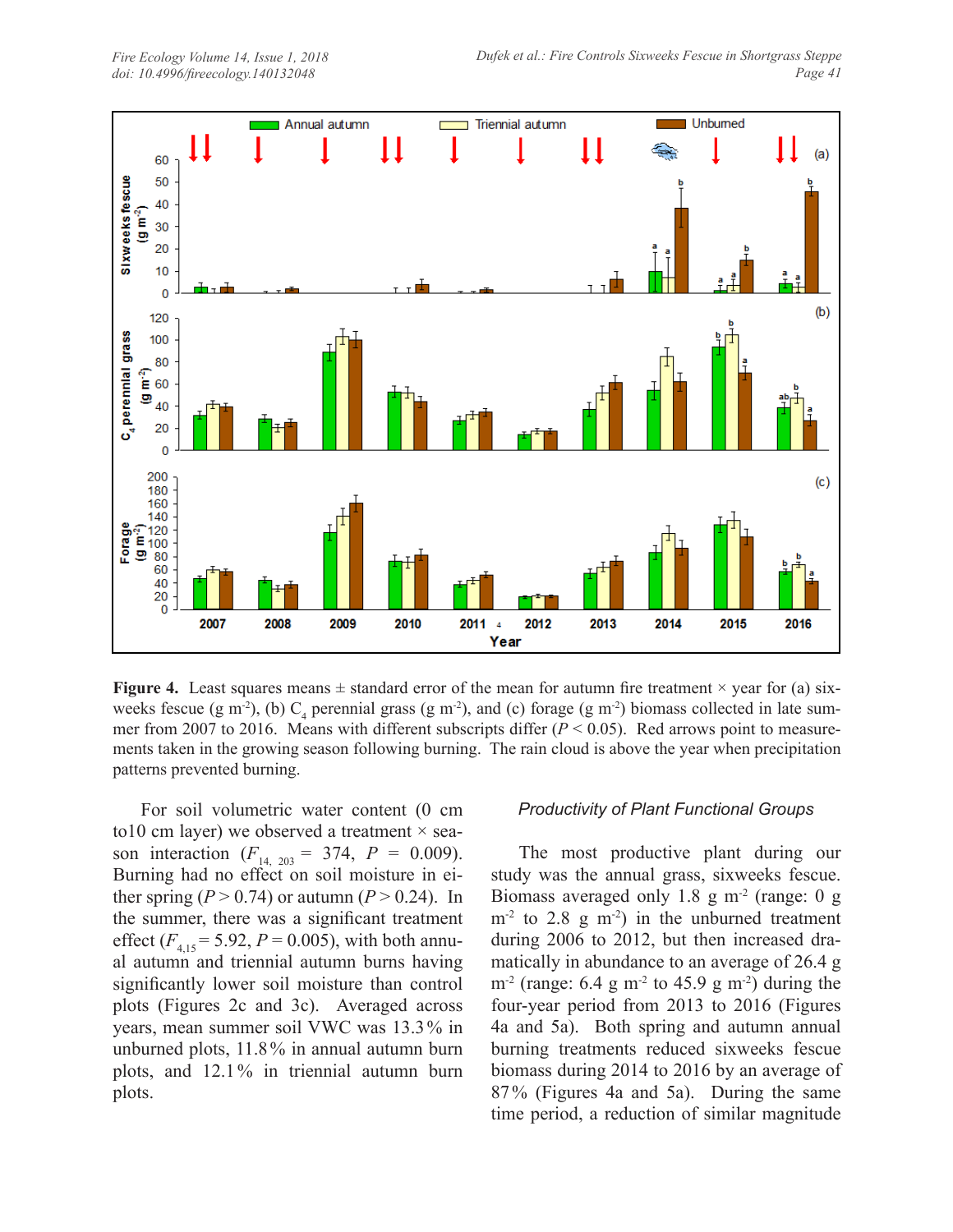

**Figure 5.** Least squares means  $\pm$  standard error of the mean for spring fire treatment  $\times$  year for (a) sixweeks fescue (g m<sup>-2</sup>), (b)  $C_4$  perennial grass (g m<sup>-2</sup>), and (c) forage (g m<sup>-2</sup>) biomass collected in late summer from 2006 to 2016. Means with different subscripts differ  $(P < 0.05)$ . Red arrows point to measurements taken in the growing season following burning.

(86%) occurred in the autumn triennial treatment, which was burned prior to the 2013 and 2016 growing seasons, relative to unburned controls (Figure 4a). In contrast, we found no significant effect of the spring triennial burn treatment, which was burned prior to the 2012 and 2015 growing seasons, on sixweeks fescue production relative to unburned controls (Figure 5a). This latter result was not surprising during the years of 2013 and 2014. However, even though the spring triennial plots were burned in spring of 2015, sixweeks fescue production was not suppressed in this treatment either in 2015 or 2016 (Figure 5a).

For  $C_4$  perennial grass production, burn effects varied among years and changed in di-

rection of effect from the first year (2006) as compared to the last two years of the experiment (2015 and 2016; year  $\times$  treatment interaction,  $F_{40,150} = 2.21$ ,  $P = 0.0003$ ; Figures 4b and 5b). We tested for contrasts between the unburned controls and each of the four burn treatments in those years with significant  $(P \leq$ 0.05) yearly effects. Spring burns significantly reduced  $C_4$  grass production in the first year of the experiment, likely because burns occurred after C<sub>4</sub> growth was initiated (Scheintaub *et al.*) 2009 and Figure 5b). However, plots that burned a second time during the dormant season in 2007 recovered to the same level of  $C_4$ grass production as unburned plots (Schientaub *et al* 2009). From 2008 through 2014,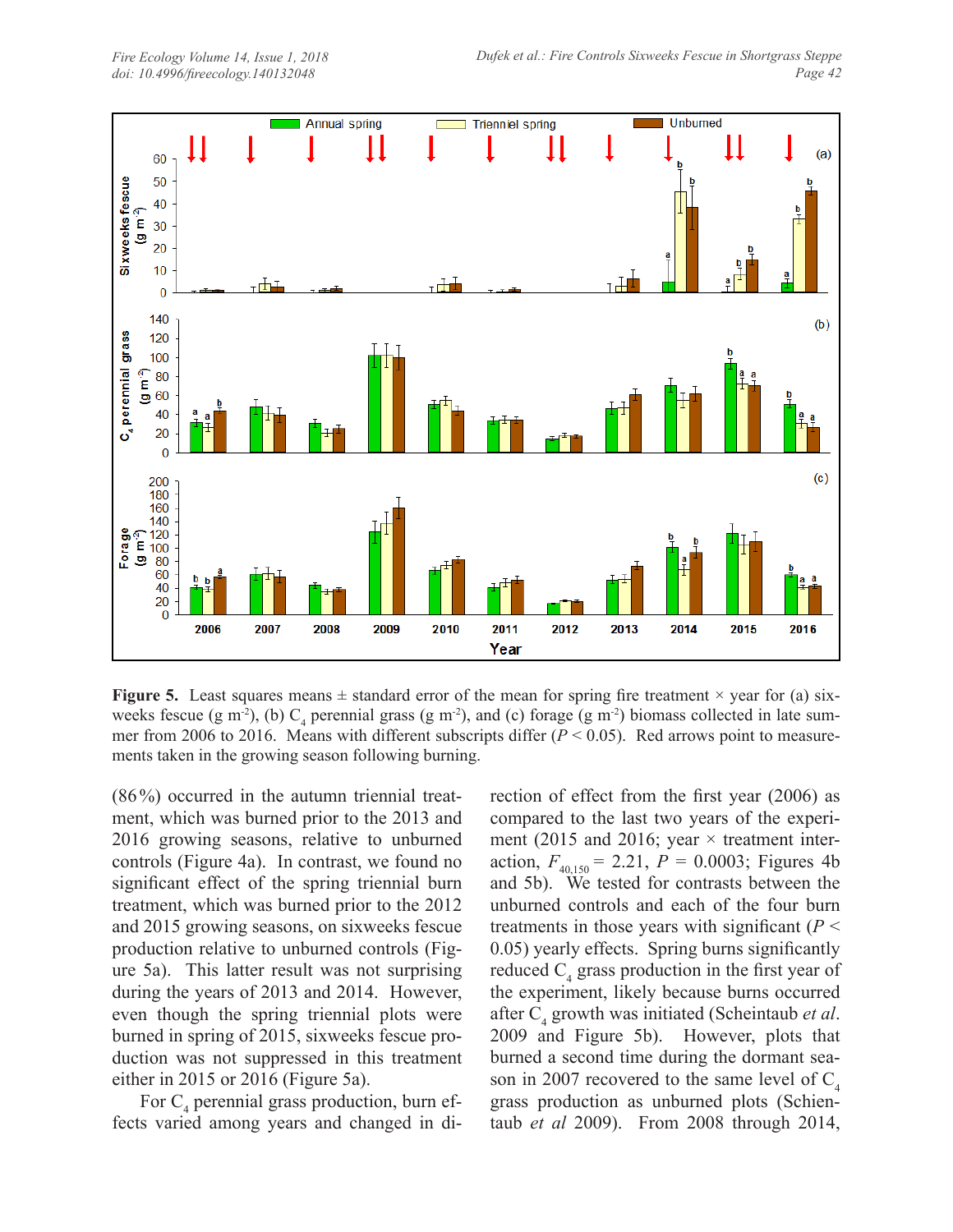none of the burn treatments affected  $C_4$  grass production (Figures 4b and 5b), despite the fact that precipitation varied widely among these years, from a drought in 2012 to substantially above-average precipitation in 2009. During the 2015 and 2016 growing seasons, however, annual and triennial autumn burning, which suppressed sixweeks fescue (Figures 3a and 4a), also increased  $C_4$  grass productivity (Figures 4b and 5b).

For  $C_3$  graminoid production, we detected a marginally significant year  $\times$  treatment interaction ( $F_{40, 149}$  = 1.36,  $P = 0.096$ ), which led us to investigate individual year slices for potential treatment effects in one or more years. This analysis did not reveal any significant differences between burn treatments and unburned controls in any given year ( $P \ge 0.13$  for all years). For forb production, we found no significant year  $\times$  treatment interaction ( $F_{40, 150}$ )  $= 1.24$ ,  $P = 0.18$ ) and no main effect of burn treatments  $(F_{4, 15} = 0.26, P = 0.89)$ . Thus, fire effects on  $C_3$  graminoids and forbs were consistently absent across a wide range of precipitation conditions, varying from drought to substantially above-average precipitation.

Finally, for total forage production (the sum of forbs plus  $C_3$  and  $C_4$  perennial graminoid production, but excluding subshrubs and annual grasses), effects of burn treatments varied among years (year  $\times$  treatment:  $F_{40, 150}$  = 2.34, *P* < 0.0001). Parallel with the results for  $C_4$  grass production, burns in the first spring of the study (2006) negatively affected total forage production (Scheintaub *et al*. 2009; Figure 5c). During the subsequent eight-year period from 2007 to 2013, none of the burn treatments significantly affected total forage production across a wide range of precipitation conditions. In 2014, total forage production on the triennial spring burn treatment (third year post treatment) was 28% lower than production in the unburned and the annual spring burns (Figure 5c), while autumn burn treatments showed no significant differences (Figure 4c). Following the burns in spring of 2015, total forage production in the triennial spring burn treatment returned to a similar level as unburned controls. Additionally in 2015, there was no significant difference in total forage production on any treatment compared to unburned controls despite increases in  $C_4$  grass production on both spring and autumn annual burns and triennial autumn burns. In 2016, all treatments that suppressed sixweeks fescue also enhanced forage production relative to unburned controls.

#### *Time since Burn Analysis*

When examining results from 2013 to 2016 in terms of time since fire application (instead of season and frequency of fire), we found that time since burning significantly influenced sixweeks fescue production (main effect,  $F_{2,69} = 25.11$ ,  $P < 0.001$ ), with the magnitude of effect varying by year (year  $\times$  time since burn interaction:  $F_{5,69} = 3.95, P = 0.003;$ Figure 6). Plots burned in the current year consistently had less sixweeks fescue than plots that remained unburned for  $>2$  yr (Figure 6). Plots burned in the previous year produced more sixweeks fescue than plots burned in the



**Figure 6.** Relationship between time since burning in a given year and productivity of sixweeks fescue. For each time since burn category, we show least square means  $\pm 1$  standard error (whiskers) for sixweeks fescue biomass  $(g m<sup>2</sup>)$  collected in late July in 2013 to 2016. Means with different subscripts within a year differ at the  $P < 0.05$  level.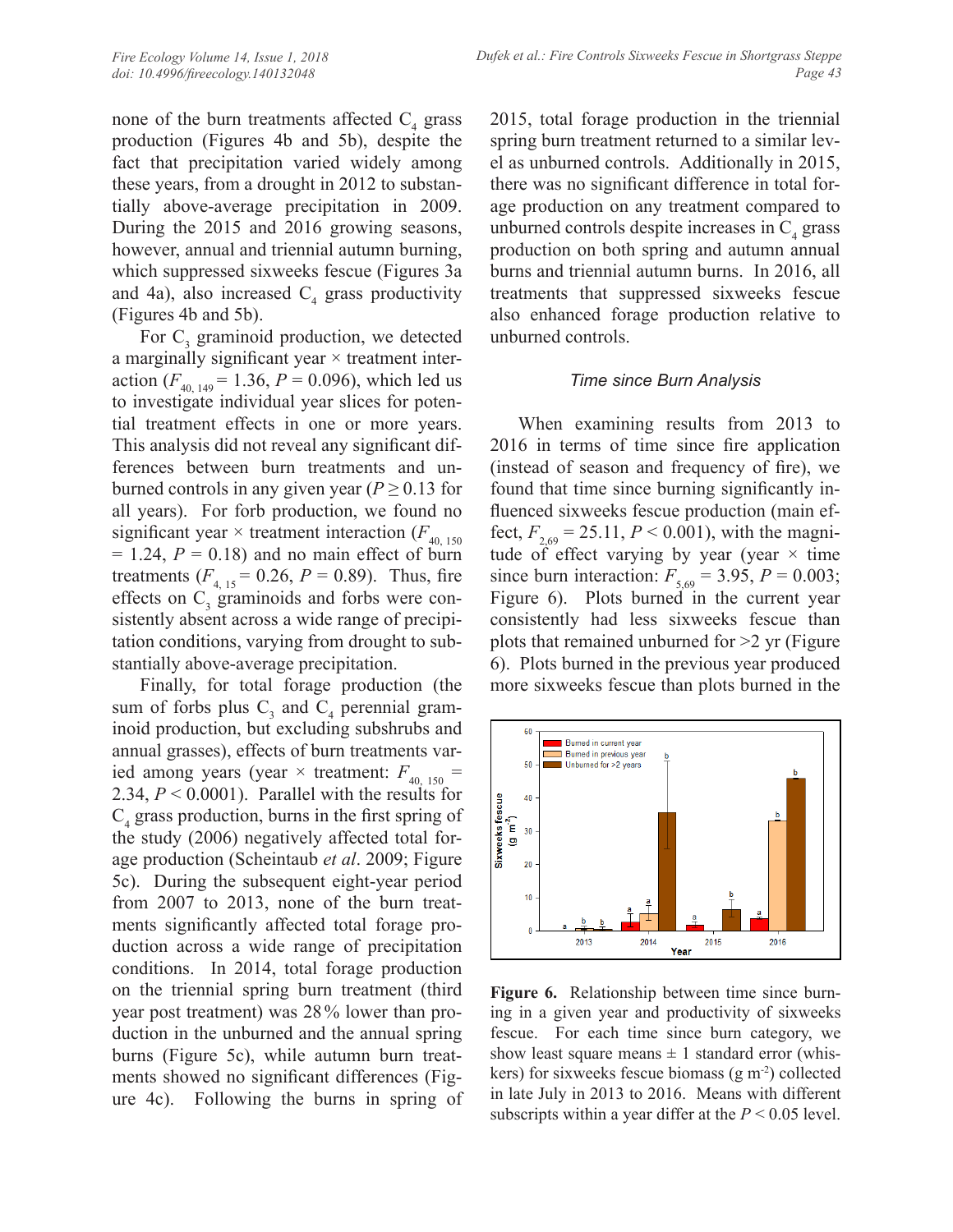current-year plots in 2013 and 2016, but not in 2014 (Figure 6).

# *Relationship between Sixweeks Fescue and Total Forage Production*

In the last three years of our study, sixweeks fescue production increased dramatically in the unburned and triennial spring burn treatments (Figure 5a). Furthermore, we detected the first significant effect of burn treatments on total forage production compared to the unburned controls since the first year of the study (Figure 4c and 5c). In each of these three years (2014 to 2016), variation in sixweeks fescue production across all plots in the study was inversely related to total forage production (Figure 7). In particular, total forage production was consistently low in all plots in which sixweeks fescue production exceeded 30 g m-2 (Figure 7).



**Figure 7.** Relationship between time since burning in a given year and productivity of sixweeks fescue. For each time since burn category, we show least square means  $\pm 1$  standard error for sixweeks fescue biomass  $(g m<sup>-2</sup>)$  collected in late July in 2013 to 2016. Means with different subscripts within a year differ at the *P* < 0.05 level.

# **DISCUSSION**

In semiarid grasslands of the western Great Plains, accumulating evidence indicates

that appropriately timed prescribed fires can reduce the abundance of unpalatable succulents, subshrubs, and annual grasses without negatively affecting productivity of dominant perennial forage grasses (McDaniels *et al*. 1997; Ansley and Castellano 2007; Vermeire *et al*. 2011, 2014; Augustine and Derner 2015). Because these semiarid grasslands experience substantial interannual variability in precipitation, which influences the abundance of subdominant plant species, effects of prescribed fires on plant communities can be contingent on the types of plants that proliferate under a given set of seasonal weather or climatic conditions. We used a long-term (11 yr) experiment employing multiple frequencies and seasons of prescribed burning to assess how fire effects vary across a wide range of seasonal weather or climatic conditions in shortgrass steppe of eastern Colorado. Our findings provided additional support for the conclusion that dormant-season prescribed fires, applied either in autumn or spring and at relatively high frequency (annually or triennially), do not negatively affect the productivity of the dominant forage plants under periods of varying precipitation.

Our long-term study offered a unique opportunity to examine the effect of prescribed fire on the winter annual  $C_3$  grass, sixweeks fescue, which proliferated in this grassland in wet years (2013 to 2016) following a severe drought year (2012). The proliferation of sixweeks fescue in this grassland during the latter four years has important implications for livestock production because this species is unpalatable to cattle, and forms a layer that impedes the ability of cattle to graze on the  $C_4$  shortgrasses (Houston and Hyder 1976; Figure 8). When abundant, sixweeks fescue individuals are finely interspersed within the canopies of perennial grasses. Fescue individuals are uprooted by livestock during grazing, due to their shallow root systems, and grazers either have to expel the sixweeks fescue biomass from their mouths (loss of instantaneous intake rate efficiency) or consume the fescue with its as-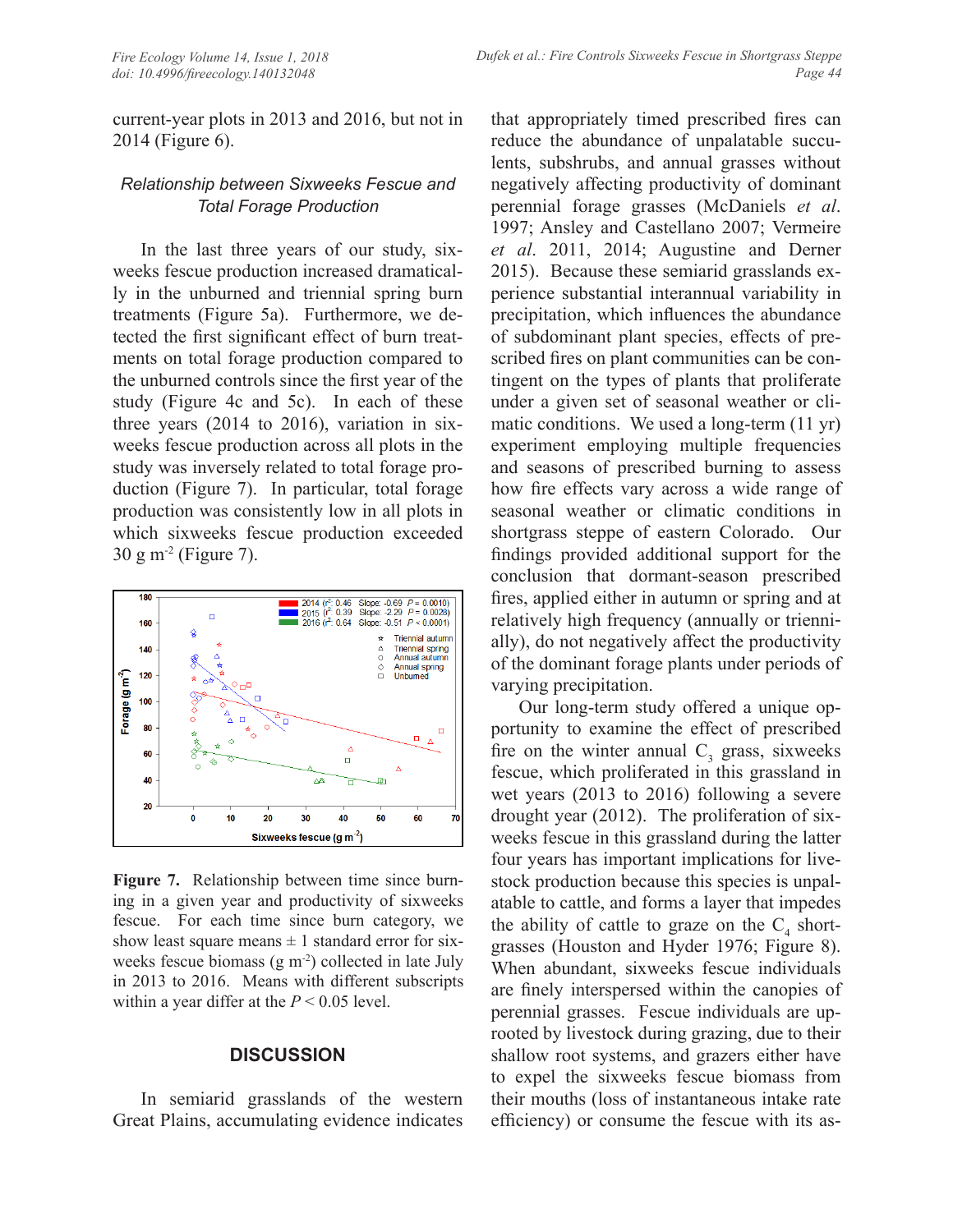

**Figure 8.** Contrasting vegetation response in the eleventh year (2016) of this study between the annually burned treatment (left) and an unburned portion of the study area (right). The green vegetation in the annually burned treatment is the dominant  $C_4$  shortgrass, blue grama. The amber vegetation on the right is the annual grass, sixweeks fescue, which is unpalatable to cattle and interferes with their consumption of  $C_4$  shortgrasses. The tall, light tan plants are the  $C_3$  perennial bunchgrass, bottlebrush squirreltail (*Elymus elemoides*  [Raf] Swezey), which was unaffected by the burn treatments.

sociated root system and soil, which negatively impacts weight gain (Hyder and Bement 1964). From 2013 through 2016, clumps of uprooted sixweeks fescue expelled by grazing cattle were observed throughout grasslands in our study region. Early studies addressing this problem found substantial reductions in sixweeks fescue abundance through autumn and spring herbicide application (Hyder and Bement 1964, Houston and Hyder 1976). Our results indicated that similar reductions can be achieved with appropriately timed prescribed fire. These findings are consistent with studies in more mesic mixed-grass prairie, where carefully timed prescribed fire has also been found to inhibit the introduced winter annual grasses, *Bromus tectorum* L. and *B. arvensis*  L*.* (White and Currie 1983, Harmoney 2007, Vermeire *et al.* 2014).

Given the relatively low temperatures and short duration of fires in shortgrass steppe (Augustine *et al*. 2014*b*), it is unlikely that the mechanism for reduction in sixweeks fescue is heat-induced seed mortality (Odion 2000, Vermeire and Rinella 2009). Burning when the dominant perennial grasses are dormant (typically late October to early April) corresponds to burning during the early vegetative stages of growth of sixweeks fescue, likely leaving the plants vulnerable to the lethal aboveground temperatures created by fire. In turn, fire-induced direct mortality of sixweeks fescue at this early vegetative stage increased the productivity of  $C_4$  perennial grasses. Similarly, in mixed-grass prairie, spring burning killed seedlings of *Bromus arvensis* and *B. tectorum*, and increased productivity of  $C_4$  perennial grasses (White and Currie 1983, Whisenant and Uresk 1990, Vermeire *et al.* 2011).

Annual burning either in the spring or autumn effectively prevented sixweeks fescue proliferation (Figures 4 and 5). In addition, the autumn triennial burn treatment, in which plots were burned only in the autumn preceding the growing seasons of 2013 and 2016 (unburned in 2014 and 2015), also prevented sixweeks fescue proliferation. In contrast, the spring triennial treatment was burned in 2015 (unburned in 2013, 2014, and 2016), and did not suppress sixweeks fescue. These results suggest that burning in 2013, at the early stage of sixweeks fescue proliferation, had a particularly strong suppressive effect that persisted through the 2015 growing season, regardless of whether plots were reburned in 2014 or 2015. We note that burns preceding the 2013 growing season were patchy and of low intensity due to low fuel loads. Because no treatment was burned only in 2014, we cannot assess whether burning in this second year of the proliferation period was effective. Our results do show that waiting until after sixweeks fescue became particularly abundant in 2014, and then burning in the dormant season preceding the 2015 season (i.e., the triennial spring treat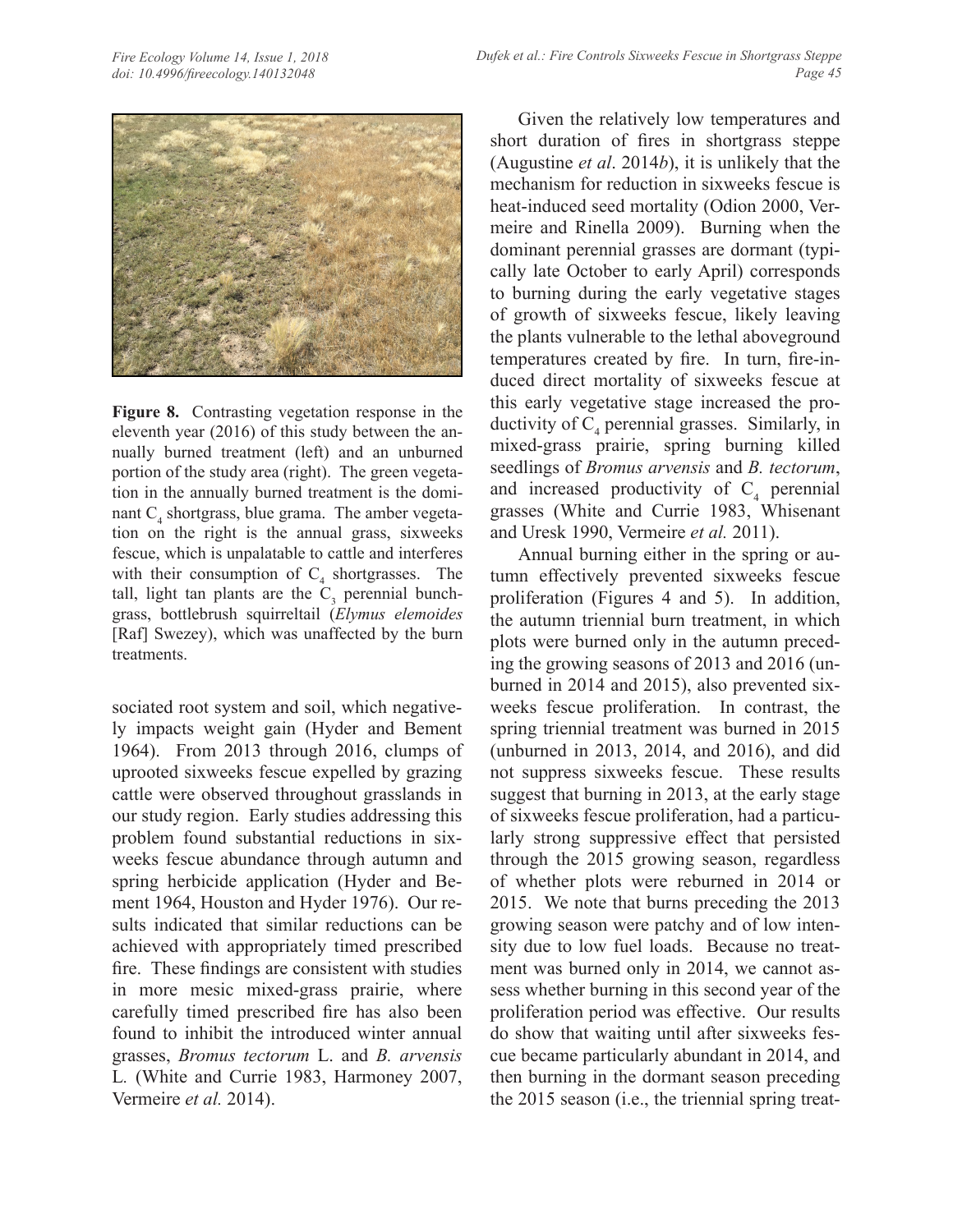ment) was ineffective. It remains unclear why this latter treatment had such a limited effect on sixweeks fescue productivity in 2015, as these burns occurred in high fuel loads that accumulated during above-average precipitation in 2014. One possible explanation is that sixweeks fescue had already become so abundant in the triennial spring treatment during the winter of 2014 to 2015 that the dense stand of sixweeks fescue seedlings insulated a portion of individuals from direct mortality effects of the prescribed burns.

Annual and triennial burning regimes represent extreme fire frequency treatments in shortgrass steppe and were used here, in part, as a means to compare results to fire frequency studies in other grassland regions (Knapp *et al.* 1998, Scheintaub *et al*. 2009, Vermeire *et al*. 2011). Annual or triennial burning in the same location may not be a realistic scenario in semiarid rangelands managed for livestock production, as grazing maintains much lower fuel loads in recently burned patches of semiarid grasslands compared to mesic grasslands (Augustine and Derner 2014). However, our findings provide some key insights to potential positive effects of prescribed fire application. Even with grazing excluded from our study plots, fuel loads and fire temperatures were similar to what can occur in moderately grazed shortgrass steppe under average to above-average precipitation (Augustine *et al.* 2014*b*); thus, our results have general application to grazed shortgrass steppe in which fuel loads are similar. In addition, within the temporal scale of a decade, moderate grazing does not alter plant species composition (Klipple and Costello 1960, Augustine *et al.* 2017). Our results are consistent with the idea that infrequent prescribed burning (i.e., at least less frequent than triennial, perhaps on the order of one in 10 or more years) can be used to strategically influence forage quality, subshrub and succulent abundance, and wildlife habitat in an adaptive management approach, without negatively affecting forage production. Furthermore, our findings indicate that, when weather conditions facilitate germination and growth of high densities of sixweeks fescue, dormant-season burns (i.e., burns conducted anytime during October to March when sixweeks fescue is growing but perennial grasses are not) can be used to effectively control sixweeks fescue, and thereby enhance forage accessibility and quantity of dominant and palatable species.

Conditions that facilitate sixweeks fescue proliferation are still not fully understood. Laboratory studies show that germination opportunities are optimized when winter temperatures fluctuate between 15 °C and 20 °C and coincide with adequate soil moisture (Hylton and Bement 1961). We also hypothesize that seasonal weather conditions during the preceding summer months (i.e., the growing season of the dominant perennial, blue grama) may be important because (1) germination is enhanced by increased inorganic nitrogen in the soil solution (Hylton and Bement 1961), which in turn is enhanced by prior summer drought (Evan and Burke 2013); (2) studies in the 1940s and 1950s showed that sixweeks fescue reached peak abundance in 1941 and 1958 (Hylton and Bement 1964), following drought conditions in the late 1930s and 1954 to 1956; and (3) sixweeks fescue proliferation in our study (2013 to 2016) followed a severe drought in 2012. We suggest that rangeland managers be especially aware of the potential for sixweeks fescue germination and establishment during warm, wet winters that follow drought years, and consider the use of dormant-season prescribed fire to adaptively reduce negative impacts of sixweeks fescue on forage production and resultant livestock production. Prescribed fire may provide a valuable alternative to the use of herbicides because it also can benefit wildlife species of conservation concern (Augustine and Derner 2012) and enhance forage quality for livestock early in the growing season (Augustine *et al*. 2010).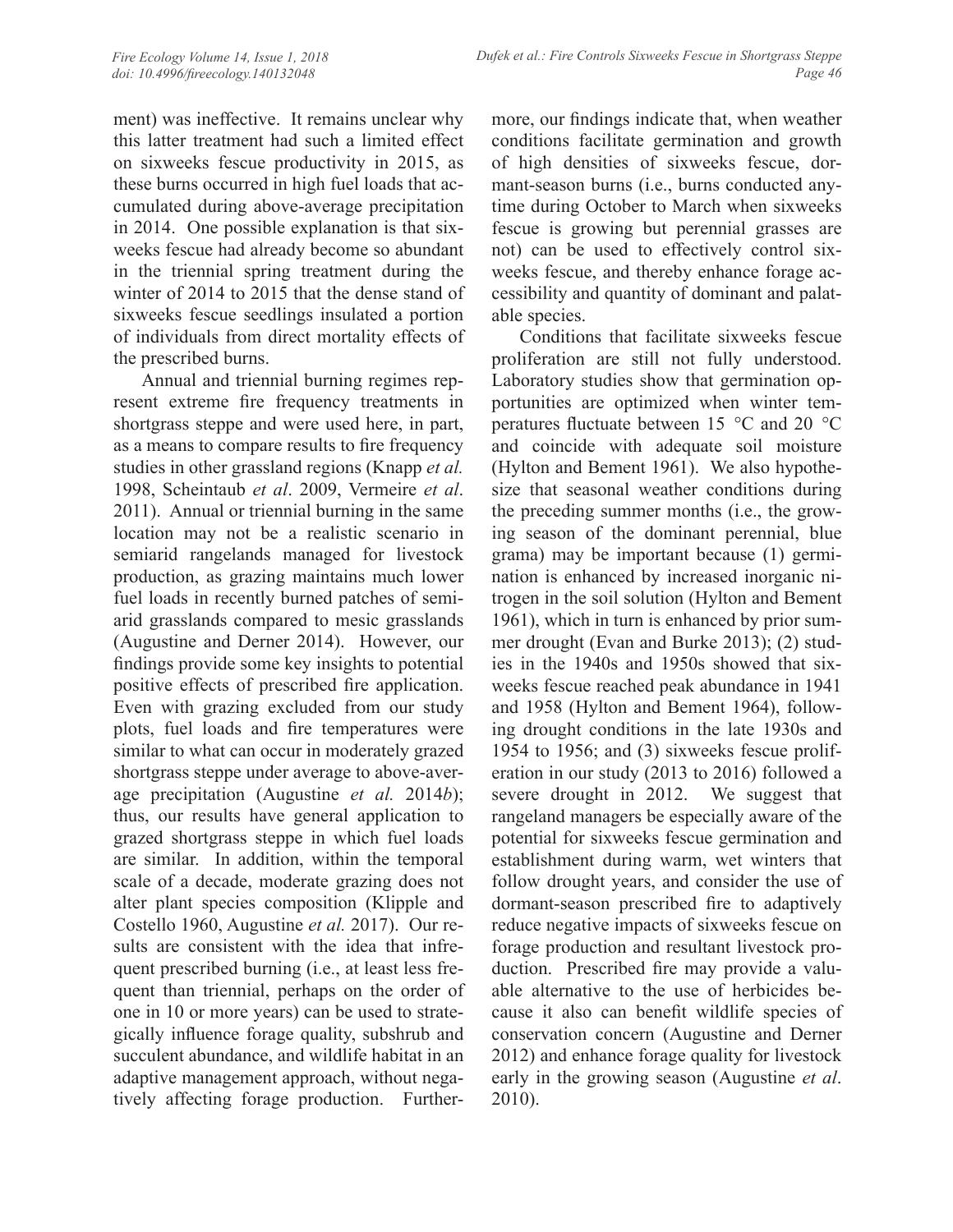# **ACKNOWLEDGEMENTS**

We thank M. Ashby, P. Freeman, T. Kanode, M. Lindquist, P. McCusker, M. Mortenson, R. Pate, D. Smith, T. Smith, J. Thomas, and many Agricultural Research Service (ARS) summer field technicians for assistance in implementing the burn treatments and measuring plant productivity. Funding for this study was provided by USDA-ARS and the USFS Joint Fire Science program (NFP-13-15-GSD-82).

# **LITERATURE CITED**

- Ansley, R., and M. Castellano. 2007. Prickly pear cactus responses to summer and winter fires. Rangeland Ecology and Management 60: 244-252. [doi: 10.2111/1551-5028](https://doi.org/10.2111/1551-5028(2007)60%5b244:PPCRTS%5d2.0.CO;2) [\(2007\)60\[244:PPCRTS\]2.0.CO;2](https://doi.org/10.2111/1551-5028(2007)60%5b244:PPCRTS%5d2.0.CO;2)
- Augustine, D.J., and D.G. Milchunas. 2009. Vegetation responses to prescribed burning of grazed shortgrass steppe. Rangeland Ecology and Management 62: 89–97. [doi: 10.2111/08-135](https://doi.org/10.2111/08-135)
- Augustine, D.J., J.D. Derner, and D.G. Milchunas. 2010. Prescribed fire, grazing, and herbaceous plant production in shortgrass steppe. Rangeland Ecology and Management 63: 317- 323. [doi: 10.2111/REM-D-09-00044.1](https://doi.org/10.2111/REM-D-09-00044.1)
- Augustine, D.J., and J.D. Derner. 2012. Disturbance regimes and mountain plover habitat in shortgrass steppe: large herbivore grazing does not substitute for prairie dog grazing or fire. Journal of Wildlife Management 76: 721-728. [doi: 10.1002/jwmg.334](https://doi.org/10.1002/jwmg.334)
- Augustine, D.J., P. Brewer, D.M. Blumenthal, J.D. Derner, and J.C. von Fischer. 2014*a*. Prescribed fire, soil inorganic nitrogen dynamics, and plant responses in a semiarid grassland. Journal of Arid Environments 104: 59-66. [doi: 10.1016/j.jaridenv.2014.01.022](https://doi.org/10.1016/j.jaridenv.2014.01.022)
- Augustine, D.J., J.D. Derner, and D.P. Smith. 2014*b*. Characteristics of prescribed burns conducted under modified conditions to mitigate limited fuels in a semi-arid grassland. Fire Ecology 10: 36-47. [doi: 10.4996/fireecology.1002036](https://doi.org/10.4996/fireecology.1002036)
- Augustine, D.J., and J.D. Derner. 2015. Patch burn grazing management in a semiarid grassland: consequences for pronghorn, plains pricklypear, and wind erosion. Rangeland Ecology and Management 68: 40-47. [doi: 10.1016/j.rama.2014.12.010](https://doi.org/10.1016/j.rama.2014.12.010)
- Boden, T.A., M. Krassovski, and B. Yang. 013. The AmeriFlux data activity and data system: an evolving collection of data management techniques, tools, products and services. Geoscientific Instrumentation, Methods, and Data Systems 2: 165-176. [doi: 10.5194/gi-2-165-2013](https://doi.org/10.5194/gi-2-165-2013)
- Dufek, N.A., L.T. Vermeire, R.C. Waterman, and A.C. Ganguli. 2014. Fire and nitrogen addition increase forage quality of *Aristida purpurea.* Rangeland Ecology and Management 67: 298- 306. [doi: 10.2111/REM-D-13-00057.1](https://doi.org/10.2111/REM-D-13-00057.1)
- Engle, D.M., and T.G. Bidwell. 2001. Viewpoint: the response of central North American prairies to seasonal fire. Journal of Range Management 54: 2-10. [doi: 10.2307/4003519](https://doi.org/10.2307/4003519)
- Evans, S.E., and I.C. Burke. 2013. Carbon and nitrogen decoupling under an 11-year drought in the shortgrass steppe. Ecosystems 16(1): 20-33. [doi: 10.1007/s10021-012-9593-4](https://doi.org/10.1007/s10021-012-9593-4)
- Ford, P.L., and G.R. McPherson. 1996. Ecology of fire in shortgrass prairie of the southern Great Plains. Pages 20-39 in: D.M. Finch, editor. Ecosystem disturbance and wildlife conservation in Western grasslands. USDA Forest Service Rocky Mountain Forest and Range Experiment Station General Technical Report RM-285., Fort Collins, Colorado, USA.
- Ford, P.L. 1999. Response of buffalograss (*Buchloe dactyloides*) and blue grama (*Bouteloua gracilis*) to fire. Great Plains Research 9: 261-276.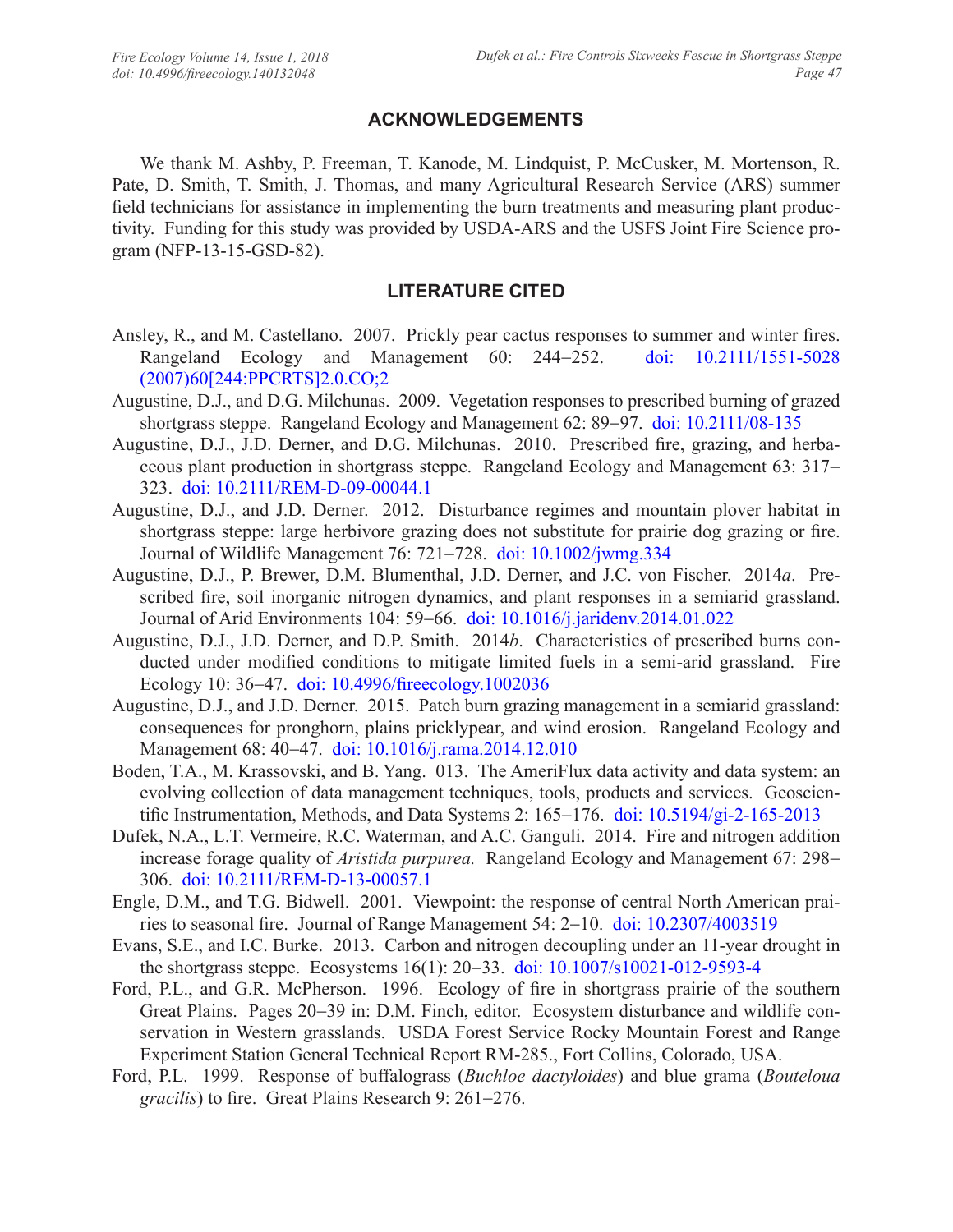- Ford, P.L., and G.V. Johnson. 2006. Effects of dormant- vs. growing-season fire in shortgrass steppe: biological soil crust and perennial grass responses. Journal of Arid Environments 67: 1-14. [doi: 10.1016/j.jaridenv.2006.01.020](https://doi.org/10.1016/j.jaridenv.2006.01.020)
- Fuhlendorf, S.D., and D.M. Engle. 2004. Application of the fire–grazing interaction to restore a shifting mosaic on tallgrass prairie. Journal of Applied Ecology 41: 604-614. [doi:](https://doi.org/10.1111/j.0021-8901.2004.00937.x)  [10.1111/j.0021-8901.2004.00937.x](https://doi.org/10.1111/j.0021-8901.2004.00937.x)
- Guyette, R.P., M.C. Stambaugh, D.C. Dey, and R.M. Muzika. 2012. Predicting fire frequency with chemistry and climate. Ecosystems 15(2): 322-335. [doi: 10.1007/s10021-011-9512-0](https://doi.org/10.1007/s10021-011-9512-0)
- Harmoney, K.R. 2007. Grazing and burning Japanese brome (*Bromus japonicus*) on mixed grass rangelands. Rangeland Ecology and Management 60: 479-486. [doi: 10.2111/1551-5028](https://doi.org/10.2111/1551-5028(2007)60%5b479:GABJBB%5d2.0.CO;2) [\(2007\)60\[479:GABJBB\]2.0.CO;2](https://doi.org/10.2111/1551-5028(2007)60%5b479:GABJBB%5d2.0.CO;2)
- Houston, W., and D. Hyder. 1976. Controlling sixweeks fescue on shortgrass range. Journal of Range Management 29: 151-153. [doi: 10.2307/3897416](https://doi.org/10.2307/3897416)
- Hyder, D., and R. Bement. 1964. Sixweeks fescue as a deterrent to blue grama utilization. Journal of Range Management 17: 261-264. [doi: 10.2307/3895447](https://doi.org/10.2307/3895447)
- Hylton, L., and R. Bement. 1961. Effects of environment on germination and occurrence of sixweeks fescue. Journal of Range Management 14: 257-261. [doi: 10.2307/3894742](https://doi.org/10.2307/3894742)
- Knapp, A.K., J.M. Briggs, J.M. Blair, and C.L. Turner. 1998. Patterns and controls of aboveground net primary production in tallgrass prairie. Pages 193–221 in: A.K. Knapp, J.M. Briggs, D.C. Hartnett, and S.L. Collins, editors. Grassland dynamics: long-term ecological research in tallgrass prairie. Oxford University Press, New York, New York, USA.
- Lauenroth, W.K., I.C. Burke, and M.P. Gutmann. 1999. The structure and function of ecosystems in the central North American grassland region. Great Plains Research 9: 223-260.
- Lauenroth, W.K., R.L. Dougherty, and J.S. Singh. 2009. Precipitation event size controls on long-term abundance of *Opuntia polyacantha* (Plains prickly-pear) in Great Plains grasslands. Great Plains Research 19: 55-64.
- McDaniel, K.C., C.R. Hart, and D.B. Carroll. 1997. Broom snakeweed control with fire on New Mexico blue grama rangeland. Journal of Range Management 50: 652-659. [doi:](https://doi.org/10.2307/4003462)  [10.2307/4003462](https://doi.org/10.2307/4003462)
- Milchunas, D.G., and W.K. Lauenroth. 1992. Carbon dynamics and estimates of primary production by harvest, 14C dilution, and 14C turnover. Ecology 73: 593-607. [doi:](https://doi.org/10.2307/1940765)  [10.2307/1940765](https://doi.org/10.2307/1940765)
- Milchunas, D., J. Forwood, and W. Lauenroth. 1994. Productivity of long-term grazing treatments in response to seasonal precipitation. Journal of Range Management 47: 133-139. [doi: 10.2307/4002821](https://doi.org/10.2307/4002821)
- Milchunas, D., W. Lauenroth, I. Burke, and J.K. Detling. 2008. Effects of grazing on vegetation. Pages 389-446 in: W. Lauenroth and I.C. Burke, editors. Ecology of the shortgrass steppe: a long-term perspective. Oxford University Press, New York, New York, USA.
- Odion, D.C. 2000. Seed banks of long-unburned stands of maritime chaparral: composition, germination behavior, and survival with fire. Madroño 47(3): 195-203.
- Oesterheld, M., J. Loreti, M. Semmartin, and J.M. Paruelo. 1999. Grazing, fire and climate effects on primary productivity of grasslands and savannas. Pages 287-306 in: L.R. Walker, editor. Ecosystems of disturbed ground. Elsevier, New York, New York, USA.
- Russell, M.L., L.T. Vermeire, N.A. Dufek, and D.J. Strong. 2013. Fire, defoliation, and competing species alter *Aristida purpurea* biomass, tiller, and axillary bud production. Rangeland Ecology & Management 66(3): 290-296. [doi: 10.2111/REM-D-12-00143.1](https://doi.org/10.2111/REM-D-12-00143.1)